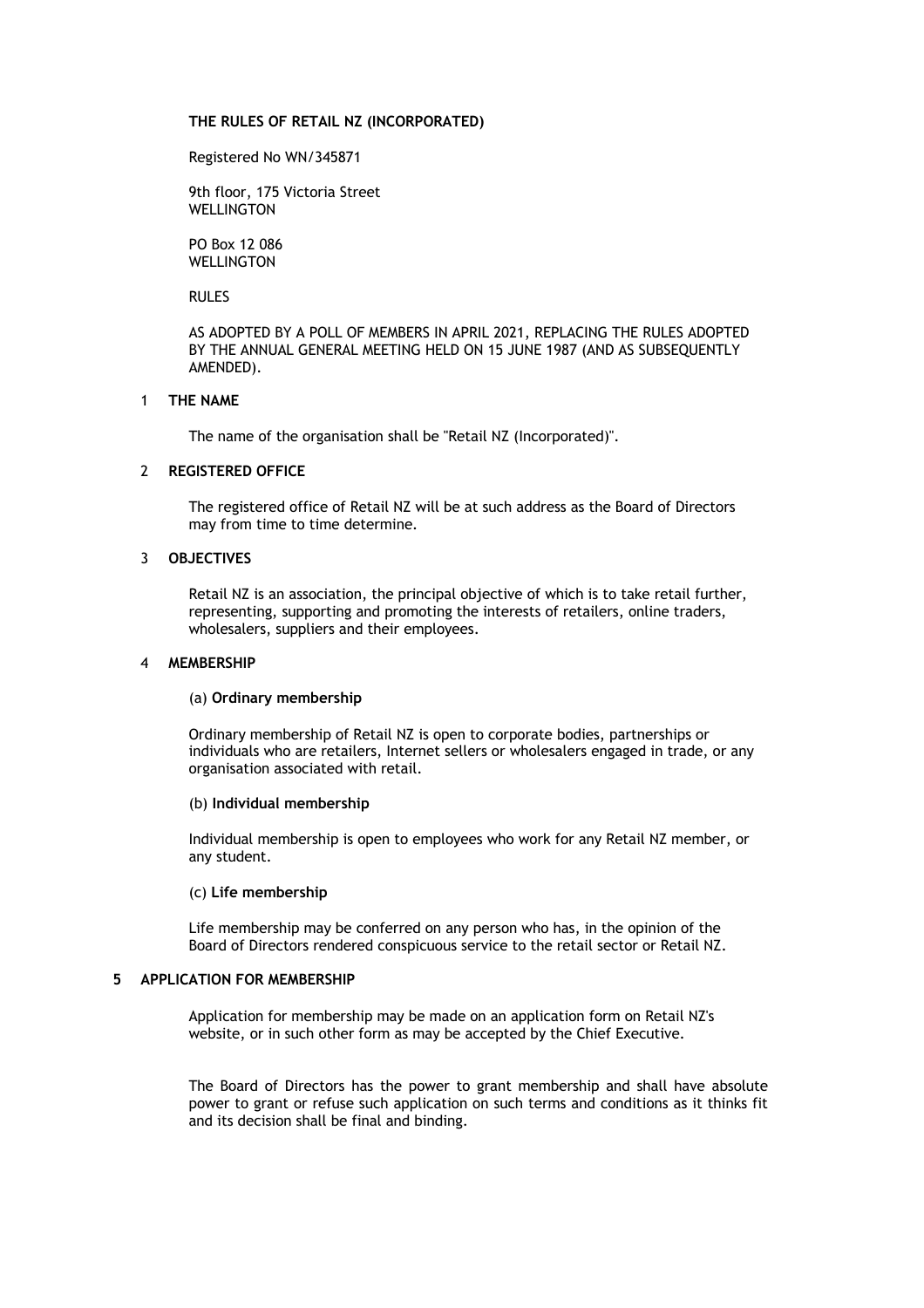In general, such authority is delegated to the Chief Executive who may, if he believes it appropriate, refer the acceptance of a member to the Board of Directors.

# **6 TERMINATION OF MEMBERSHIP**

## (a) **Resignations**

Any member may at any time retire from Retail NZ by giving one month's notice in writing or by email to that effect to the Chief Executive. Resignation shall not absolve the member from any obligation or debt that has accrued to Retail NZ prior to resignation.

# **(b) Non-payment of subscriptions**

Any member whose subscription is unpaid 30 days after subscriptions become due shall cease to be a member, unless alternative arrangements have been agreed.

# (c) **Expulsion**

The Board of Directors may expel any member whose conduct, in its opinion, renders that member unfit to be a member.

Such member shall cease to be a member of Retail NZ from the date of its resolution.

Written notice of the intention to move a resolution to expel the member under this rule must be given to the Chief Executive at least one calendar month before the meeting of the Board of Directors at which such resolution is to be moved and the Chief Executive must inform the member concerned of the notice at least 21 days before the day of such meeting. The member concerned has the right to attend the said meeting and make representations prior to the resolution being put. Such a person has the right to have representation at such a meeting.

# (d) **Disqualification**

Any member who ceases to qualify for membership in the class of membership in which they were admitted is liable to be disqualified from membership of Retail NZ by the Board of Directors.

# 7 **SUBSCRIPTIONS AND FINANCIAL YEAR**

The annual subscription payable by members for each year shall be as determined by the Board of Directors. The financial year shall end on 31st March in each year.

# 8 **MANAGEMENT**

- (a) The Affairs of Retail NZ will be governed by the Board of Directors.
- (b) The Board of Directors is comprised of: a minimum of five and up to nine people. A member of the Board of Directors must be an ordinary member or authorised representative of a member of Retail NZ.

# 9 **APPOINTMENT, RESIGNATION AND TERM OF DIRECTORS**

- (a) Directors will be elected by the members for a two year term.
- (b) There are two classes of Directors, both with equal authority:

(i) Class A Directors have terms that end from 30 September 2018, and every two years thereafter; and

(ii) Class B Directors have terms that end from 30 September 2019, and every two years thereafter.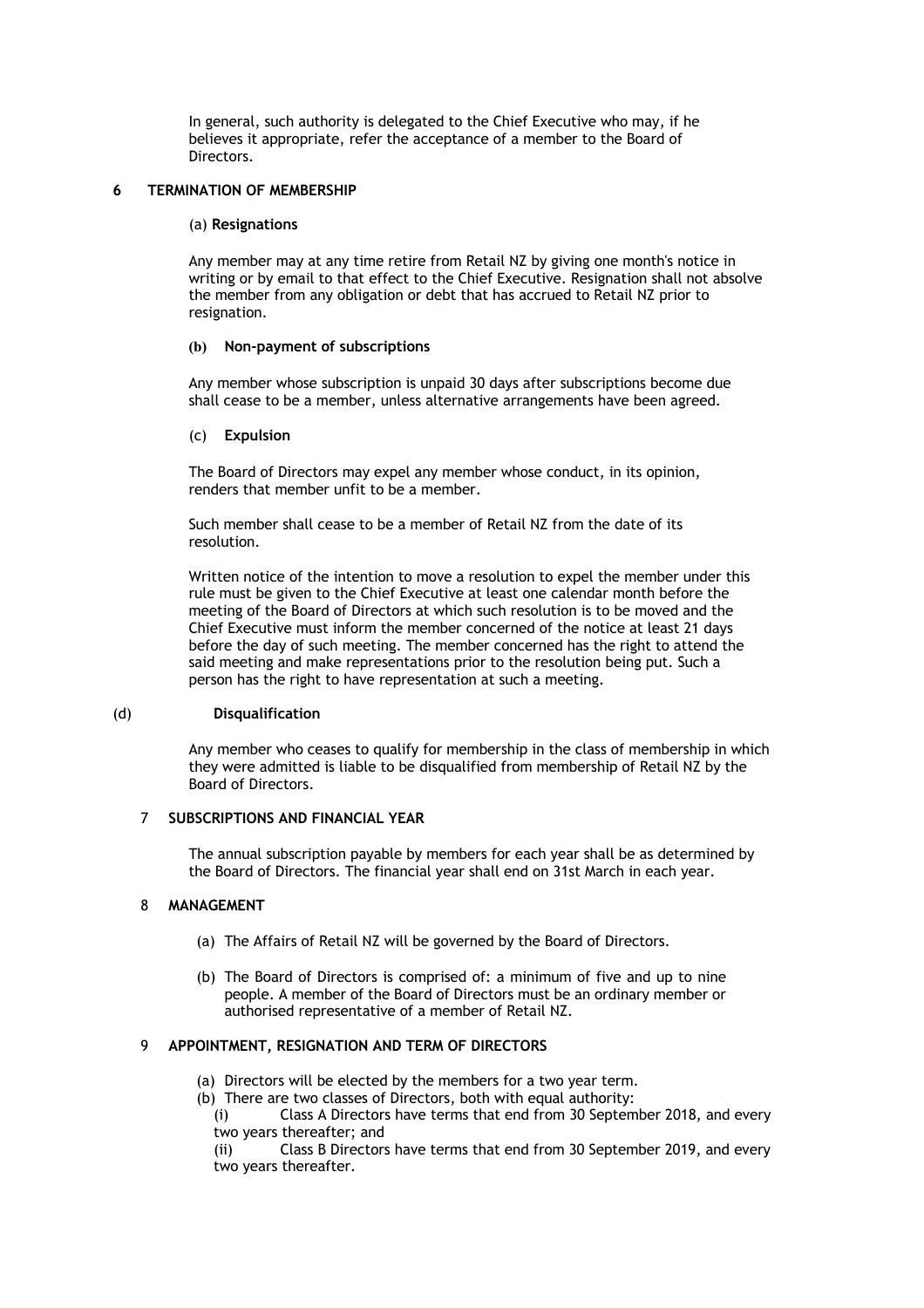- (c) As a transitional measure, Class A Directors will be those that were first elected at the 2016 Annual General Meeting; and Class B Directors will be those that were first elected at the 2017 Annual General Meeting.
- (d) From 2018 onwards, Directors will be elected by the membership at large, using an online voting system, as determined from time to time by the Board.
- (e) Directors will serve for a two-year term, beginning on 1 October in the year of election. A Director retiring by rotation by offer himself or herself for reelection.
- (f) All Retail NZ members which are fully paid up to are eligible to vote in the Board elections. Each principal member will have one vote for each \$1,000 or part thereof that it pays in membership subscriptions. Subsidiaries of a principal member are not eligible to vote.
- (g) The Chief Executive must call for Nominations for those who wish to be elected to the Board of Directors no later than 12 July each year.
- (h) Nominations, including the name, organisation, photograph and biographical information of each candidate must be received by the Chief Executive no later than 26 July each year.
- (i) A nominee may withdraw his or her Nomination at any stage.
- (j) The Chief Executive must arrange for details of each Nomination, along with voting instructions to be circulated to each voting member by 2 August each year.
- (k) Votes must be received by midnight on the 16th day of August each year.
- (l) The Chief Executive must notify members of the outcomes of the election by 23 August of each year.

## **9A Co-option**

In addition to the elected Directors, the Board of Directors may co-opt up to two additional Directors for specific purposes and times.

#### **9B Resignation**

In the event of a Director resigning, being declared bankrupt or dying the Board of Directors may appoint a replacement who shall serve a term as determined by the Board of Directors but in no event shall it exceed the remainder of term of the original, elected director. A Director will be deemed to have resigned if he or she does not attend three consecutive Board meetings.

# 10 **MEETINGS OF THE BOARD OF DIRECTORS**

- i) At its first meeting after the Annual General Meeting, or when appropriate, the Directors will elect one of their number as President, and one further member as Vice President. The term of these appointments will be for two years.
- ii) The Board of Directors will meet as and where it determines, but not less than three times per year.
- iii) The quorum for meetings of the Board of Directors will be five.
- iv) A minimum of 14 days' written notice by email of a Board meeting will be provided.
- v) Voting at meetings of the Board of Directors will be on the basis of one vote per Director.
- vi) Any member of the Board of Directors may, by giving notice in writing to the Chief Executive, appoint any other Board member as his/ her proxy for a meeting of the Board of Directors. Such persons holding proxies shall have the full powers of the absent members.

#### 11 **ANNUAL, SPECIAL AND EXTRAORDINARY GENERAL MEETINGS**

# **(a) Types of meetings of members**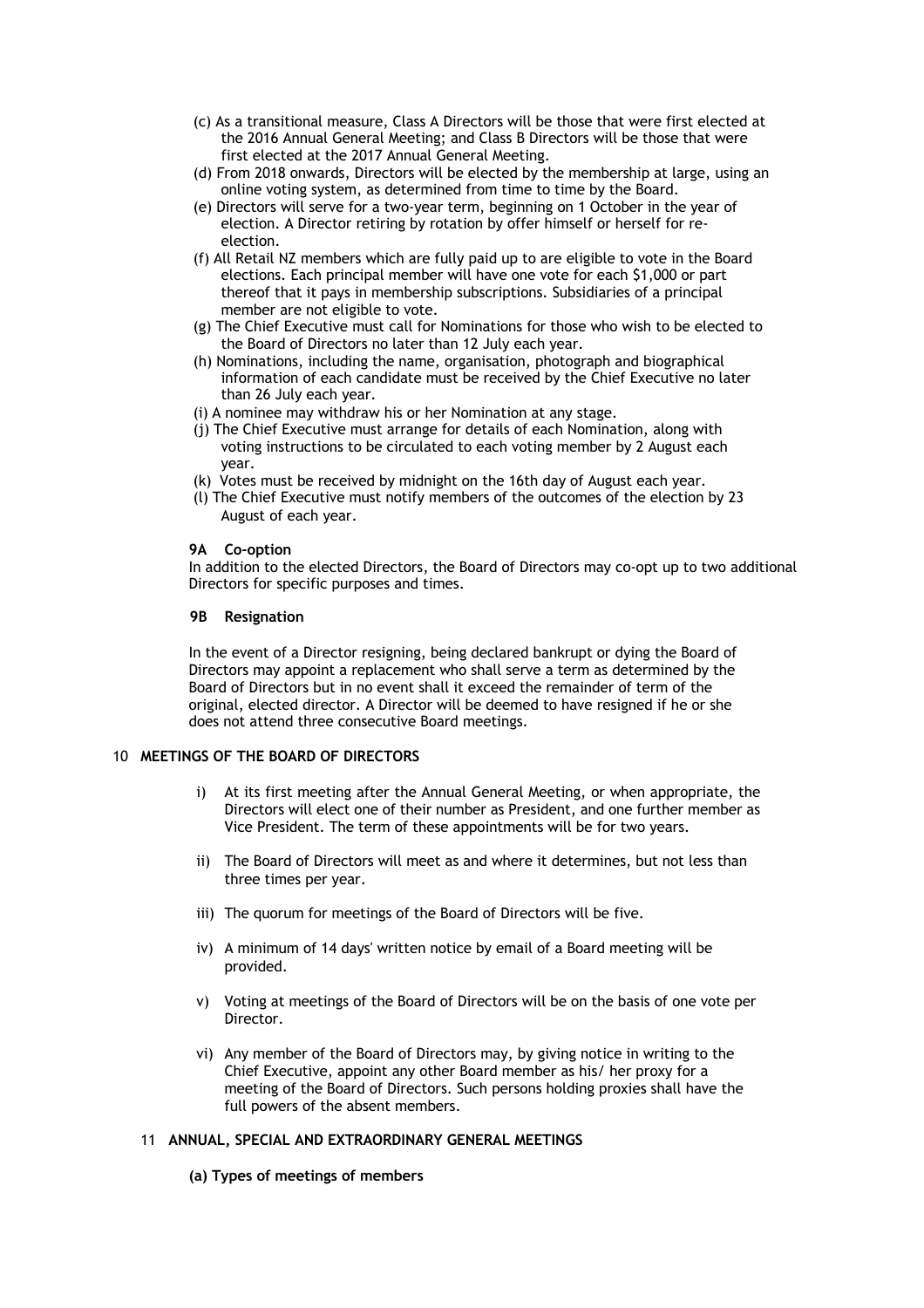## (i) Annual General Meeting

The Annual General Meeting of Retail NZ must be held within six months of the end of the financial year at a time and place to be determined by the Board of Directors.

(ii) Special General Meetings

Special General Meetings must be called by the Chief Executive at the request, in writing, of a minimum of 50 ordinary members.

#### (iii) Extraordinary Meetings

Extraordinary meetings of Retail NZ may be called by the President on his own motion and must be called by the President on his being requested to do so by a majority of the Board of Directors.

## (b) **Attendance by videoconference**

Unless otherwise agreed by the Board, provision will be made for Members to attend all Annual General Meetings, Special General Meetings and Extraordinary Meetings by videoconference.

## (c) **Notice of meetings**

Every notice of meeting required to be given must be provided on the Retail NZ website and by email to members. Every such notice must be provided 21 days in advance, and state the nature of the business to be transacted, the date, time and venue. Notice in writing may be given by e-mail.

#### **(d) Quorums**

The quorum for general and extraordinary meetings will be 5 financial members.

#### **(e) Speaking rights**

Any member attending a general or extraordinary meeting of Retail NZ Incorporated is entitled to speak when recognised by the Chair.

# (f) **Voting At Meetings**

- (i) Unless members seek a formal poll, voting shall be conducted by acclamation or by an informal ballot conducted using videoconference software, with each member present being entitled to one vote.
- (ii) In the case of a tie, the President shall have a casting vote.
- (iii) At any meeting, unless a poll is demanded, a declaration by the Chairperson that a resolution has been carried or lost will be conclusive evidence without further proof of such fact.
- (iv) At the request of any financial member present, a formal poll of all members shall be conducted to determine the outcomes of a vote. Each financial member shall have one vote for every \$1,000 excluding GST (or part thereof) paid in membership subscriptions.
- (v) A formal poll will be completed be conducted using voting software as determined from time to time by the Board of Directors. Voting must open within one week of the General Meeting at which the Poll was requested, and most close two weeks after it opened.

**(g) Proxies**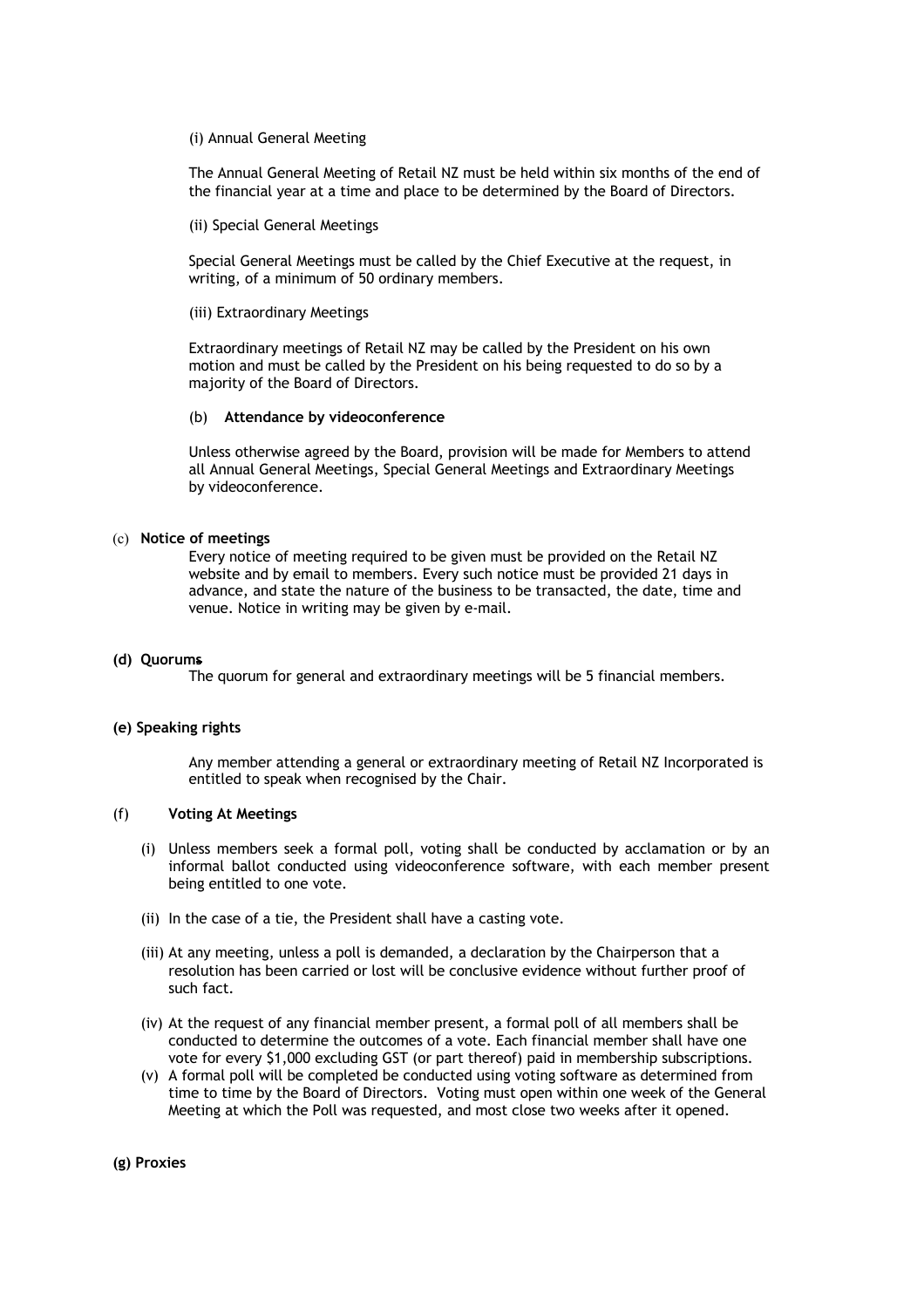(i) A financial member may, by giving notice in writing to the Chief Executive, appoint any other member as his/ her proxy for voting at general meetings. Notice in writing may be given by email.

## 12 **DUTIES AND POWERS OF THE PRESIDENT**

## (a) **The President Shall:**

(i) Supervise the business and affairs of Retail NZ;

(ii) Assume the position of Chairperson at all meetings and undertake such lawful duties as may relate to the office of Chairperson;

(iii) Undertake such other lawful things and acts as may be necessary or desirable to carry on the business of a meeting with order and regularity.

(b) In the absence of the President, the Vice President shall assume such powers and duties.

# 13 **POWERS AND DUTIES OF RETAIL NZ**

(a) All monies received by Retail NZ are to be paid into bank accounts opened in the name of Retail NZ and from which authorised payments are to be made in a manner authorised by the Board of Directors.

Retail NZ May:

(b) Borrow money for the purpose of Retail NZ and may give security for any such monies upon any property of Retail NZ.

(c) Acquire or lease any lands, buildings or parts of buildings and chattels and may sell, let or dispose of the same as and when it thinks fit.

(d) Invest and deal with the monies of Retail NZ not immediately required in such manner as may from time to time be decided subject to the supervision of the Board of Directors.

(e) Enter into, do and perform all contracts, acts, matters and things in any way connected with the objectives of Retail NZ or related thereto.

(f) Provide secretarial services for any organisation or person approved by the Board of Directors and at such fee as the Board shall determine.

# 14 **RETAIL NZ EMPLOYEES**

(a) The Board of Directors will appoint a Chief Executive who will be responsible for the implementation of policy and administration of Retail NZ.

(b) The Board of Directors (or its delegated nominee) will set the salary of the Chief Executive and approve his/ her expenses.

(c) The Chief Executive will be responsible for the keeping of minutes, a register of members and other duties as related to that office.

(d) The Chief Executive may from time to time recruit other employees, subject to his or her financial delegations.

## 15 **BY-LAWS**

(a) The Board of Directors may by resolution make, amend or rescind By-Laws.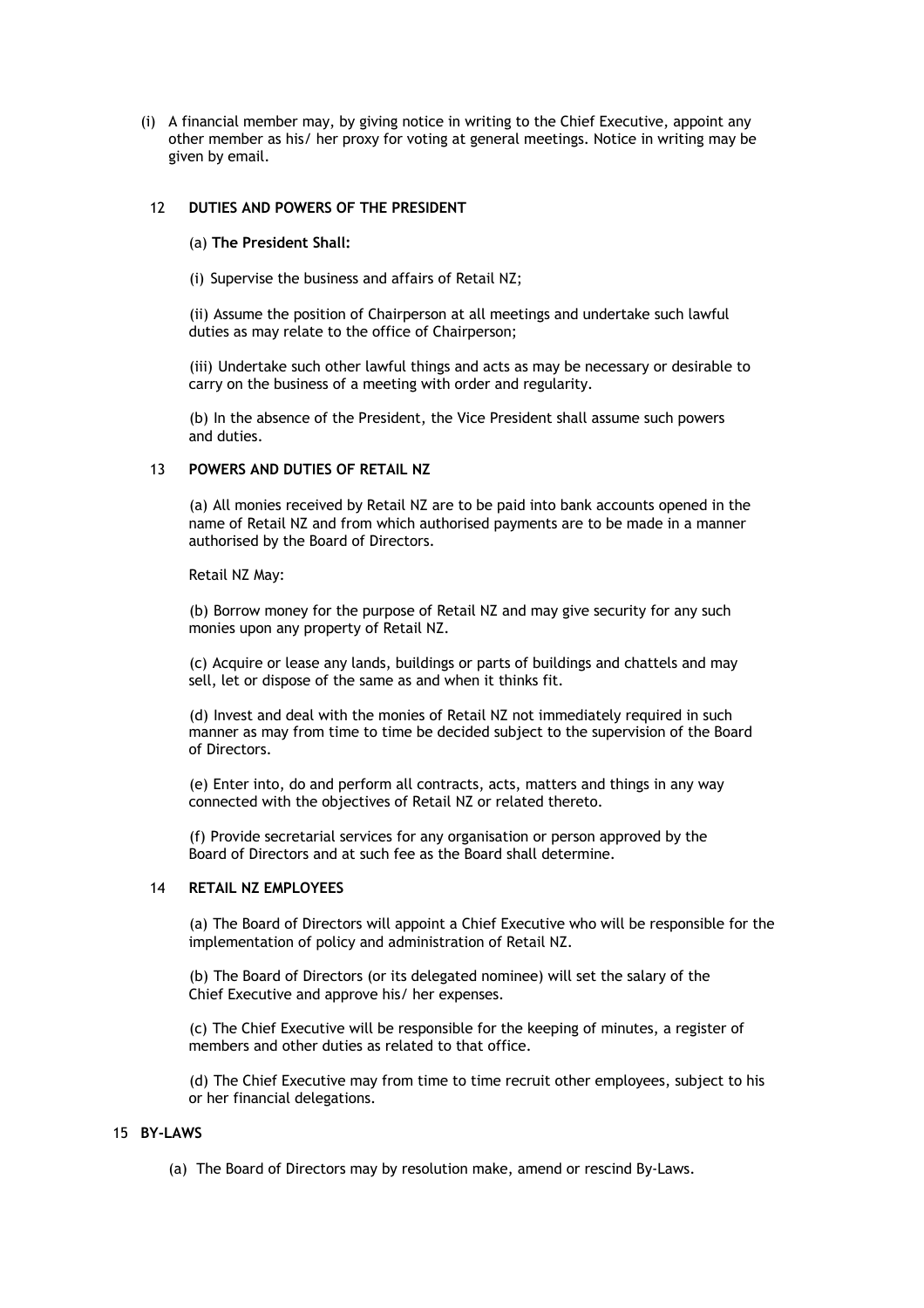(b) The Board of Directors may, by resolution, establish or disestablish Trade Groups to represent the interests of a sector or sectors of Retail NZ's membership which would operate on conditions and rules as provided for in the By-Laws.

# 16 **ALTERATION OF RULES**

- (a) The Board of Directors may, by resolution, propose an alteration to the Rules of Retail NZ.
- (b) Any financial member, with the support of 10 other financial members, may propose an alteration to the Rules of Retail NZ.
- (c) Unless the Board otherwise determines, voting on proposed changes to the Rules will take place at the same time, and in the same manner, as elections for the Board of Directors.
- (d) All Retail NZ members which are fully paid up to are eligible to vote in formal polls on changes to the Rules. Each member will have one vote for each \$1,000 or part thereof that it pays in membership subscriptions.

# 17 **AUDITOR**

- (a) The accounts of Retail NZ must be audited at least once in each year prior to the Annual General Meeting, or at such other time as the Board of Directors may decide.
- (b) The Auditors of Retail NZ must be a member or members of the Chartered Accountants Australia New Zealand.
- (c) When required, the Auditors will be appointed by the Annual General Meeting, for a specified term, as determined by that Meeting.

# 18 **WINDING UP OF RETAIL NZ**

## (a) **Voluntary Winding Up**

If a majority of the ordinary financial members of Retail NZ resolve at any General Meeting that Retail NZ should be wound up, and that resolution is confirmed at a later General Meeting called for that purpose and held not earlier than 30 days nor more than two months after the date on which the resolution so to be confirmed was passed, the Chief Executive must wind up Retail NZ.

#### (b) **Winding up**

In the event of a winding up being effected the Chief Executive and one other person appointed by the members must realise the assets and pay all costs, debts and liabilities of Retail NZ.

# **(c) Disposal of property in the event of winding-up**

In the event of there being assets remaining after the payment of all costs, debts and liabilities then such assets are to be transferred to some other organisation with similar objects to Retail NZ, which has rules which prohibit the distribution of its property and/ or income amongst its members. The determination of the recipient of surplus assets of Retail NZ must be made at or before the time of resolution to wind up Retail NZ and, if not, by a judge of the High Court of New Zealand.

### **(d) Involuntary winding-up**

In the event of Retail NZ being wound up, otherwise than a voluntary winding-up, the assets will be disposed of in the manner set out in clause 18(c) above